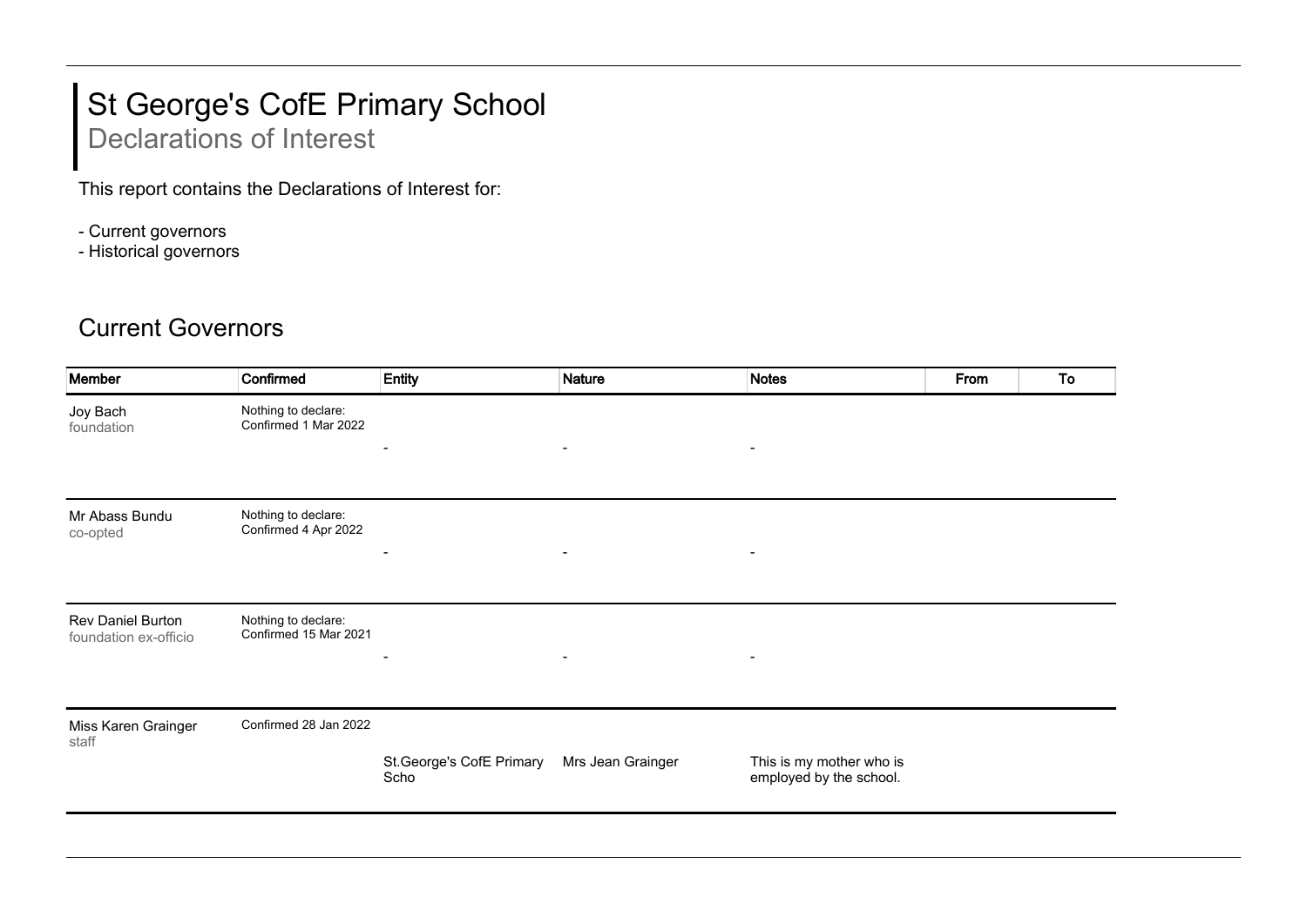| Miss Karen Grainger<br>staff     | Confirmed 28 Jan 2022                        | St. George's CofE Primary Mrs Gaynor Horsfall |                                               | Employed by the school<br>she is the mother of my<br>Goddaughter.                |           |  |
|----------------------------------|----------------------------------------------|-----------------------------------------------|-----------------------------------------------|----------------------------------------------------------------------------------|-----------|--|
|                                  |                                              | St. Georges CofE Primary<br>School            | student                                       | Jaxen Newns Year 1<br>student is my Grandson                                     | 11 Jan 21 |  |
|                                  |                                              | St. Georges C of E Primary Student<br>School  |                                               | My Grandson Jaxen Newns<br>is a student at St. Georges<br>Primary School where I |           |  |
| Mrs Sarah Jewitt                 | Not confirmed                                |                                               | $\blacksquare$                                | $\blacksquare$                                                                   |           |  |
| Mrs Tracy Kehoe<br>co-opted      | Confirmed 1 Feb 2022                         | K Door Services Ltd                           | Door repairs/maintenance<br>and installations |                                                                                  | 03 Feb 97 |  |
| Wilson Nkurunziza<br>authority   | Confirmed 31 Jan 2022                        | Visible Outcomes 4U                           | Director                                      |                                                                                  | 22 Jan 14 |  |
|                                  |                                              | Councillor                                    | Salford City Council                          |                                                                                  | 14 Dec 17 |  |
|                                  |                                              | Refugee Action                                | <b>Resettlement Worker</b>                    |                                                                                  | 31 Oct 21 |  |
| Mrs Elizabeth Peters<br>co-opted | Nothing to declare:<br>Confirmed 24 Nov 2021 |                                               |                                               |                                                                                  |           |  |
| Rowena Platt<br>foundation       | Nothing to declare:<br>Confirmed 28 Jun 2021 |                                               |                                               |                                                                                  |           |  |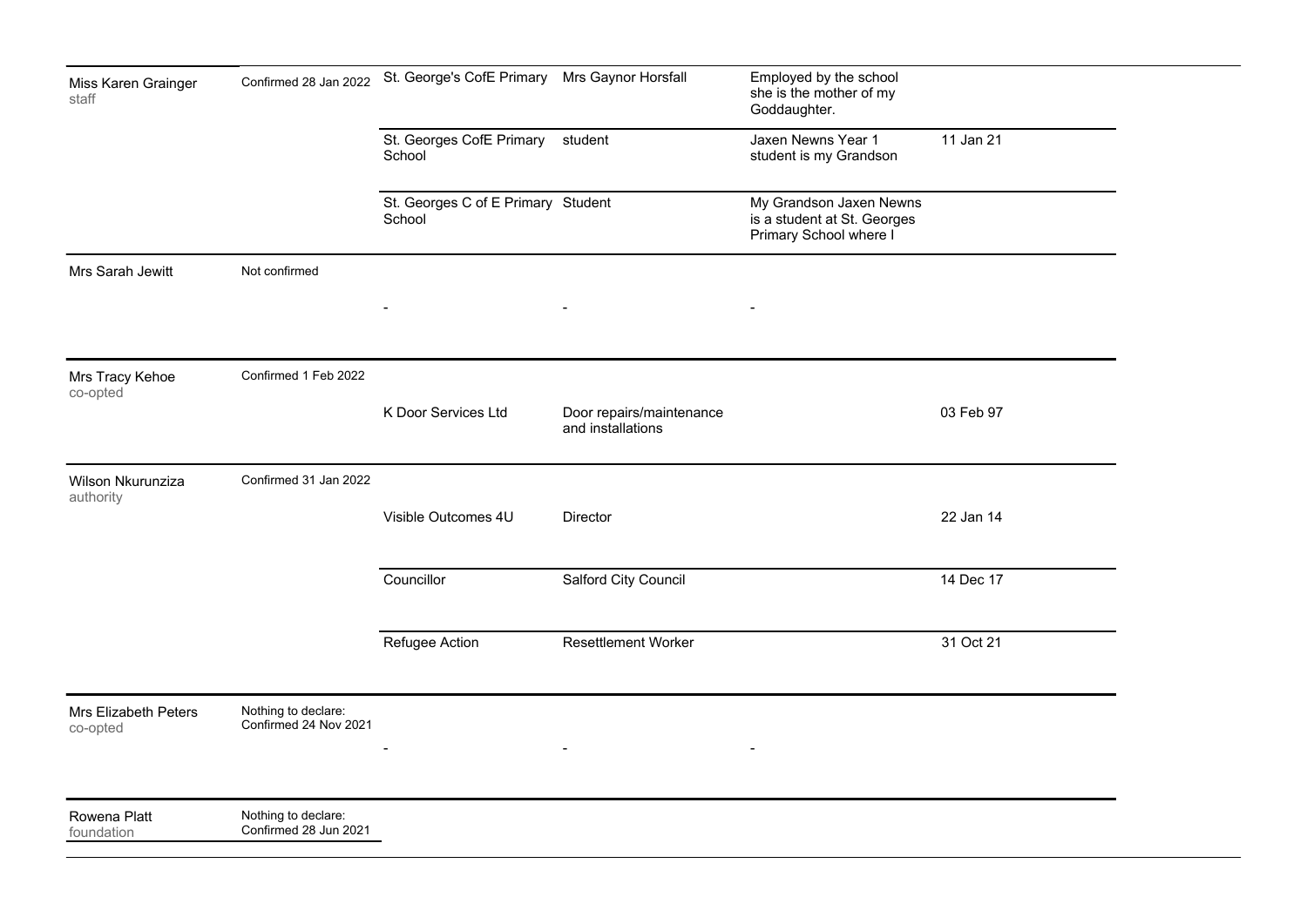| Rowena Platt<br>foundation    | Nothing to declare:<br>$\blacksquare$<br>Confirmed 28 Jun 2021 | $\overline{\phantom{a}}$ | $\,$           |  |
|-------------------------------|----------------------------------------------------------------|--------------------------|----------------|--|
| Miss Jaimie Royle<br>parent   | Nothing to declare:<br>Confirmed 22 Jun 2021<br>$\,$           | $\blacksquare$           | $\blacksquare$ |  |
| Mrs Jane Tyers<br>headteacher | Nothing to declare:<br>Confirmed 31 Mar 2022<br>$\blacksquare$ | $\overline{\phantom{a}}$ | $\blacksquare$ |  |
| Naomi West<br>parent          | Not confirmed<br>$\blacksquare$                                | $\sim$                   | $\blacksquare$ |  |